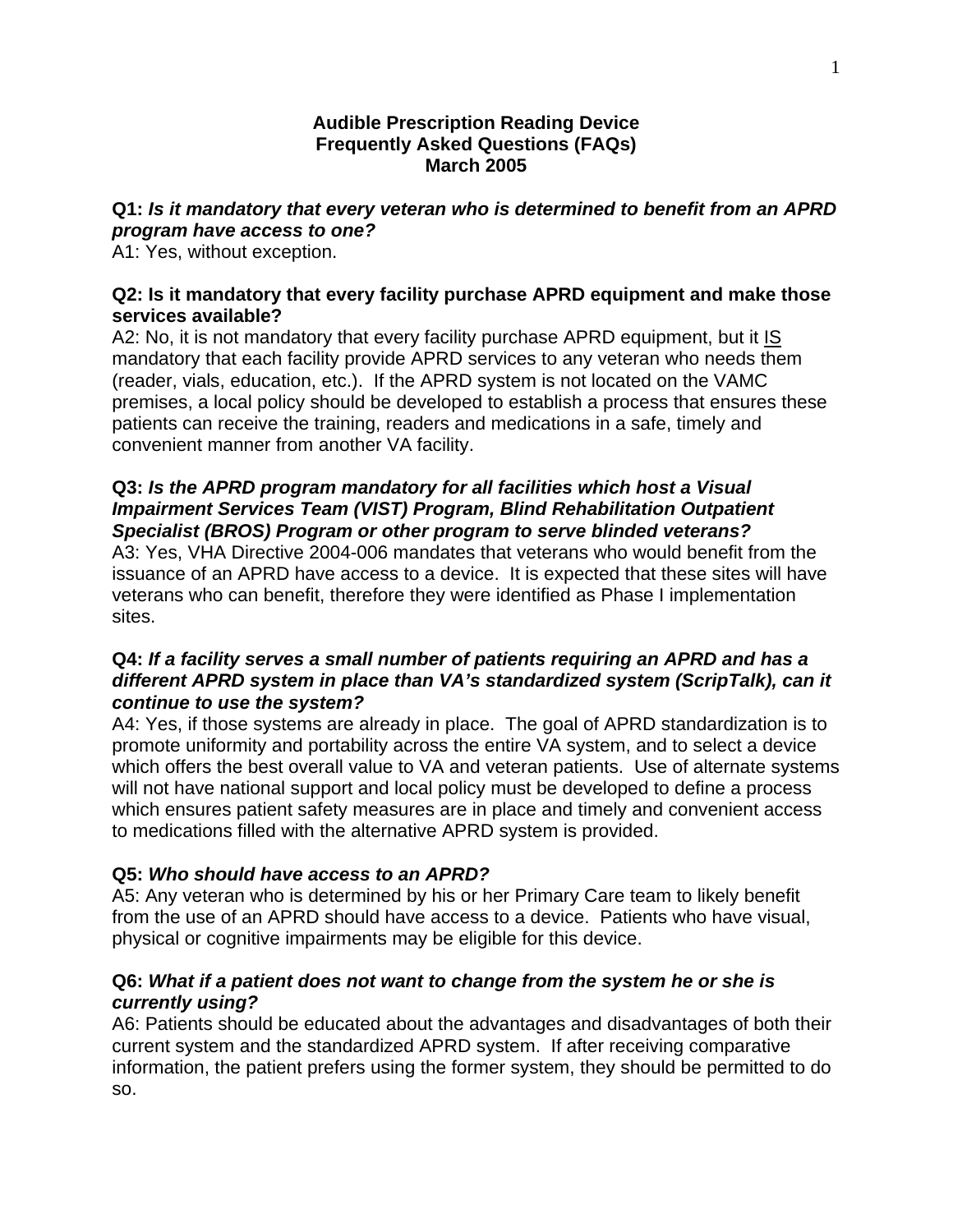## **Q7:** *Who is responsible for identifying patients for the device?*

A7: All health care providers have the responsibility of identifying individuals who may be APRD candidates and referring them to their Primary Care providers. VIST Coordinators are uniquely positioned to identify visually impaired APRD candidates.

## **Q8:** *Who is responsible for evaluating and assessing patients for the APRD program?*

A8: The veteran's Primary Care team is responsible for determining the veteran's overall ability to self-medicate using an APRD and for documenting the assessment in the patient's medical record.

# **Q9:** *Who is responsible for APRD training and the medication management?*

A9: The Primary Care Team is responsible for APRD training, relying on a variety of health care providers to perform various functions. These functions will be coordinated by the Nurse Educator and/or designee who will assure that each veteran is trained on the APRD device, educated on medication management by appropriately licensed staff, and that the training is documented in the patient's medical record.

# **Q10:** *What is the responsibility of the VIST Coordinator in the APRD program?*

A10: The VIST Coordinator is responsible for identifying visually impaired patients who may be appropriate candidates for an APRD device and referring them to their Primary Care team for evaluation. VIST Coordinators also serve as a resource to the Nurse Educator regarding visual loss.

### **Q11:** *What is Prosthetics Policy for stocking APRD devices?*

A11: Initially some APRDs will be purchased to provide hands-on access to the devices. The Primary Care Team will notify Prosthetics service when a patient needs a reader, so that Prosthetics can maintain an adequate reader inventory.

### **Q12:** *Who should a veteran to call if they experience problems with a device?*

 A12: If a veteran can't resolve the problem using the reference information provided to them, they should call the Prosthetics Service which issued their device, to coordinate repair or replacement.

### *Q13: How do APRD devices relate to the Self-Medication Program (SMP)?*

A13: APRD devices and policy are separate and distinct from the SMP policy, although it is possible that an SMP patient may be a candidate for a device and it would be incorporated into their individualized SMP program.

### *Q14: Who should a veteran using an APRD call if there are questions regarding his or her medication(s)?*

A14:The patient should contact his or her VA physician, pharmacist or another appropriately qualified and designated member of the Primary Care team.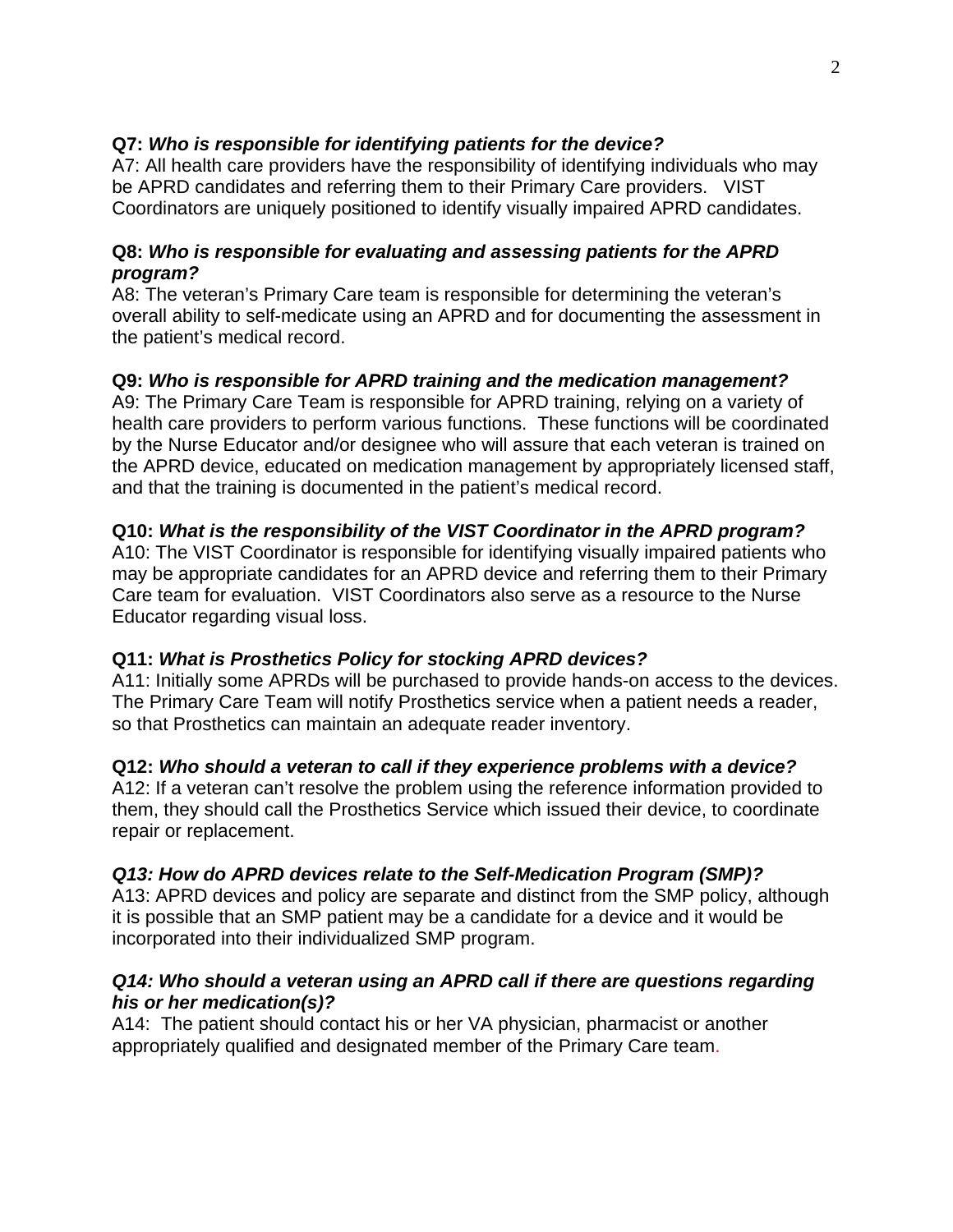# **Q15:** *Who should I contact to purchase APRD equipment for use at my facility?*

A15: VA personnel should contact their local Prosthetics and/or Pharmacy offices for assistance.

# **Q16:** *What type of training is available for VA's standardized APRD?*

A16: Staff training for VA's standardized APRD (ScripTalk) can be obtained in two ways: either through the manufacturer (for a fee), or through the VA's website ([http://vaww.vistau.med.va.gov/vistau/scriptalk/default.htm\)](http://vaww.vistau.med.va.gov/vistau/scriptalk/default.htm). Additionally, questions or training issues can be referred to the following VA staff: Scott Wachter, Education Project Manager via phone at 440-526-3030 x6107 or email at [Scott.Wachter@Med.VA.Gov,](mailto:Scott.Wachter@Med.VA.Gov) and Laura Meade, Education Technician via phone at 440-526-3030 x7795 or email at <u>laura.meade2@med.va.gov</u>. Facilities that wish to receive training from the manufacturer, should contact them directly to schedule training. The manufacturer's contact information may be obtained from the local Prosthetics or Pharmacy offices.

# **Q17:** *How do I obtain software for VA's standardized APRD?*

A17: Software has been available since 2003 and is available through your local IT group. If you have questions regarding the software, you may contact Shannon Templeton at 205.554.3521 or via email at [terri.templeton@e2k.med.va.gov.](mailto:terri.templeton@e2k.med.va.gov)

# **Q18:** *How was VA's standardized APRD chosen?*

A18: A multidisciplinary work group conducted the market research and product evaluations which ultimately led to VA's APRD national standardization contract. The multidisciplinary group included Pharmacists, Blind Rehabilitation Service representatives, VA Prosthetics Service representatives, VA National Acquisition Center (NAC) representatives and Information Technology representatives.

The group reviewed four commercially available devices and judged each of them on their existing ability to deliver a high-quality and cost-effective APRD device to VA patients, using relevant selection criteria.

## **Q19:** *Are APRD devices available through VA's Consolidated Mail Outpatient Pharmacies (CMOPs)?*

A19: APRDs are not currently supported through the CMOP program due to both technical barriers as well as the uncertainty of the need for off-site dispensing. VA will continue to evaluate the need for support APRDs through the CMOP, and if necessary will request resolution of the existing technical barriers.

# **Q20:** *How long does it take to perform patient training on VA's APRD?*

A20: Approximately 30 minutes, but this time will vary from patient to patient and instructor to instructor.

# **Q21:** *In what languages is VA's APRD available?*

A21: Both English and Spanish.